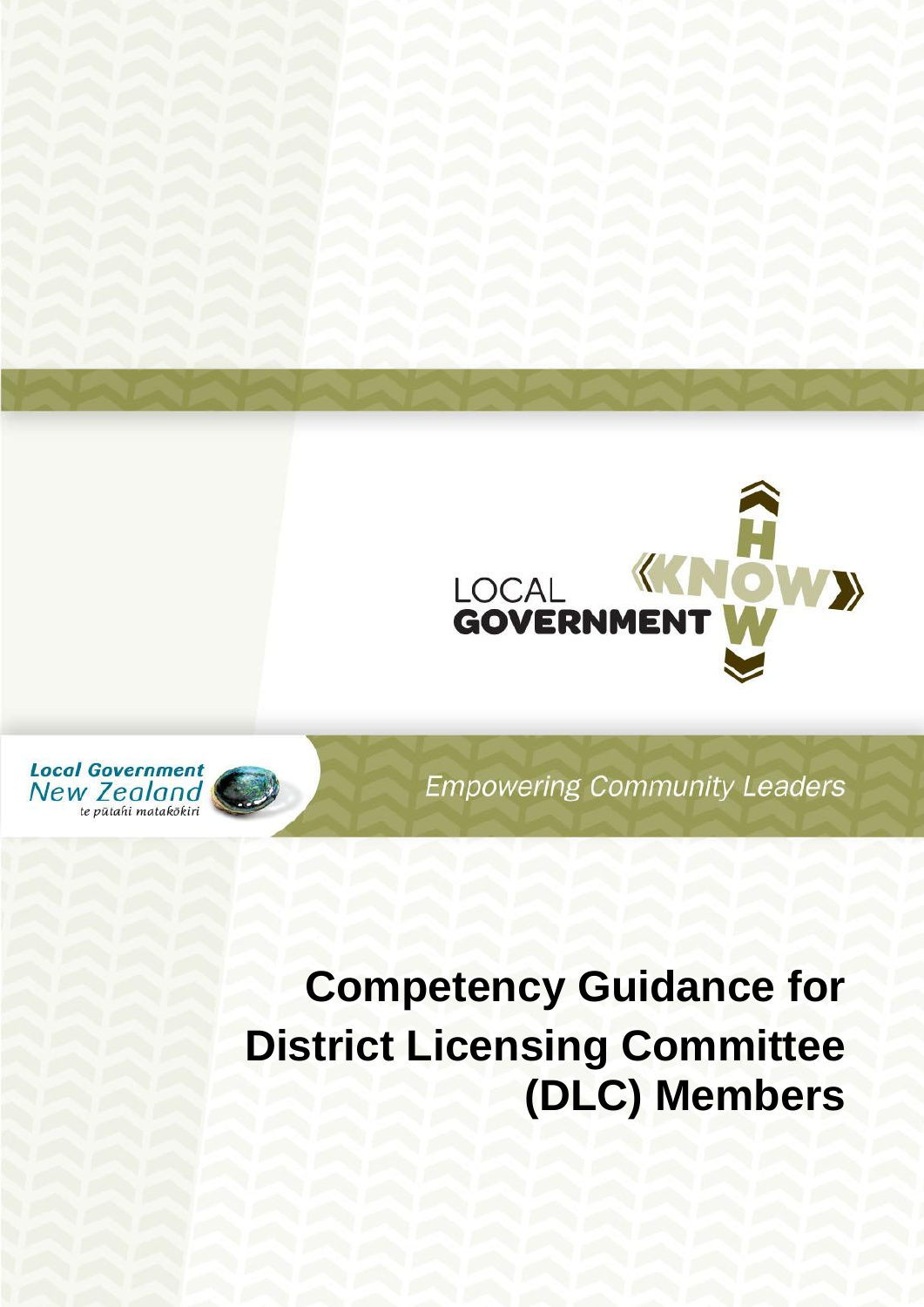#### **Table of Contents**

| 1. Recruitment And Selection Timeline For Establishment Of A District Licensing |  |  |
|---------------------------------------------------------------------------------|--|--|
|                                                                                 |  |  |
|                                                                                 |  |  |
|                                                                                 |  |  |
|                                                                                 |  |  |
|                                                                                 |  |  |
|                                                                                 |  |  |
|                                                                                 |  |  |



We would like to acknowledge those involved in supporting Local Government New Zealand (LGNZ) in the preparation of this document including the Health Promotion Agency (HPA), Allen + Clarke Policy and Regulatory Specialists and InToto Projects. Thank you also for the input and support provided by the advisory group established for the purposes of this project as well as members of the LGNZ/HPA Alcohol Reference Group and the Ministry of Justice.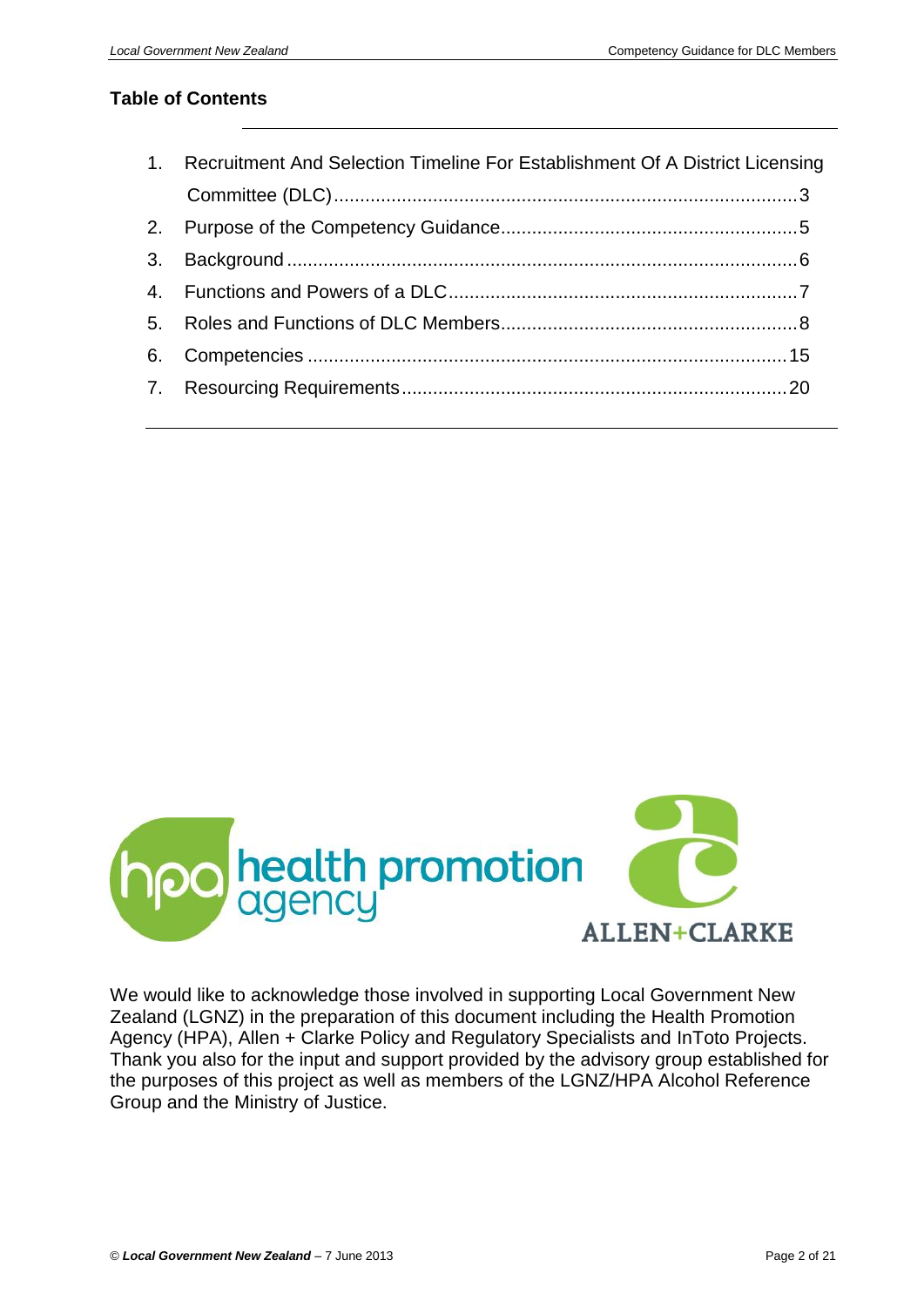## <span id="page-2-0"></span>**1. Recruitment And Selection Timeline For Establishment Of A District Licensing Committee (DLC)**

**Key dates** See below for a list of key dates and actions covering the period June 2013 to 18 December 2013.

> Voting for local government elections closes on 12 October 2013 and territorial authorities need to progress DLC selection immediately. The following suggests a timeline for the recruitment and selection of DLC members.

# **June 2013**

- Territorial authority decides:
	- o the DLC chairperson (particularly, whether to have an elected member or commissioner serve as the DLC chairperson)
	- o whether to pursue a joint list DLC member list with another territorial authority and, if so, how this will be agreed.
- Territorial authority develops job descriptions for all DLC members.

# **July 2013**

Territorial authority notifies expression of interest for all DLC members.

# **August 2013**

 Run recruitment process including short-listing. A territorial authority may wish to produce two lists - a preliminary list of DLC members, and a preliminary chairperson/commissioner list

# **September-October 2013**

NB: Local body elections.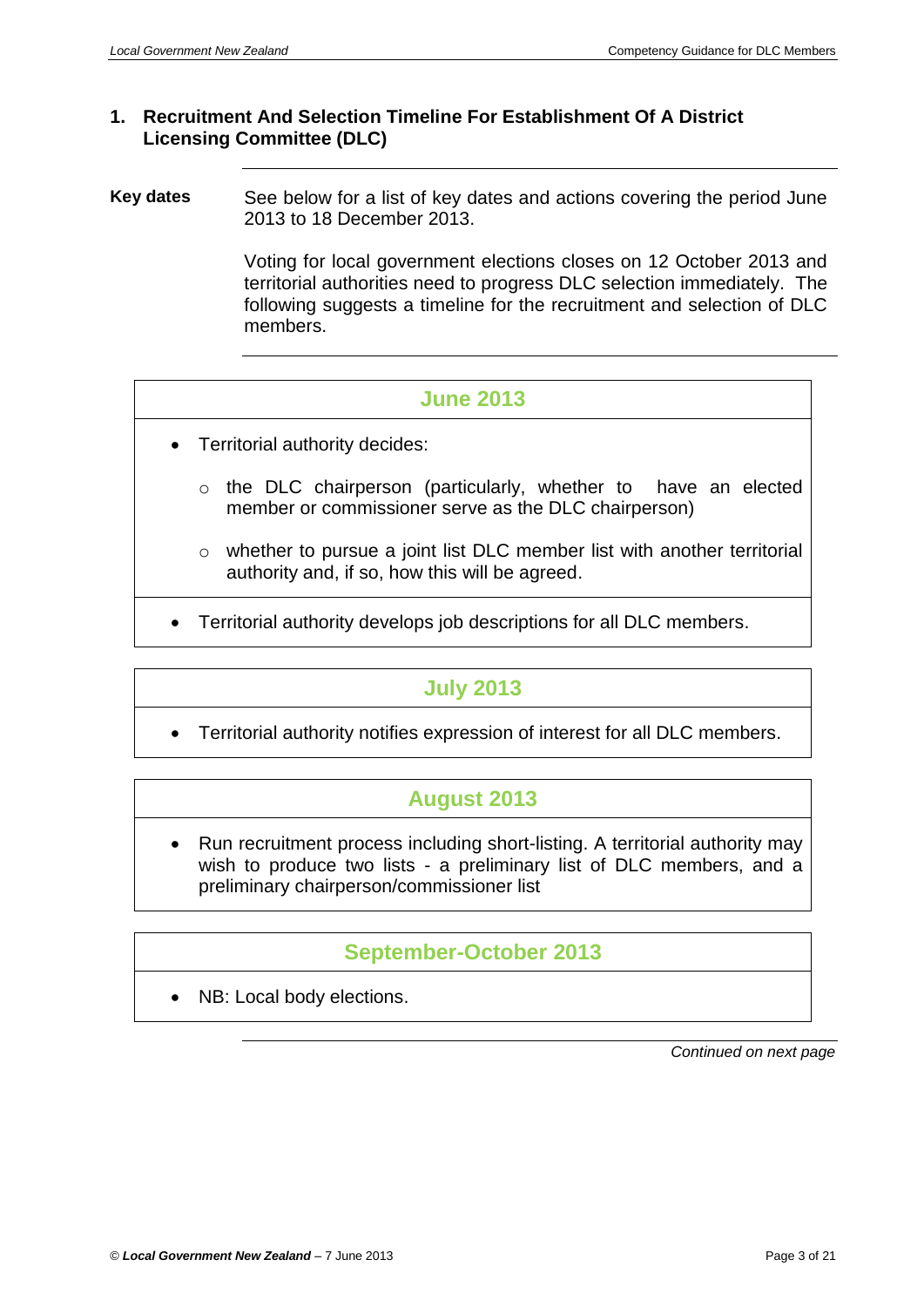## **1. Recruitment And Selection Timeline For Establishment Of A District Licensing Committee (DLC), Continued**

#### **Key dates, cont.**

# **Late October 2013**

- Territorial authority decides on all members and commissioner (if one will be appointed).
- Territorial authority decides which candidates to appoint as list members and commissioners (if applicable).

# **Late October-early December 2013**

Training for DLC members and support staff.

# **October/November 2013**

Territorial authority agrees to chairperson (following elections).

# **DLC effective 18 December 2013**

- All members appointed to DLCs, effective 18 December 2013.
- The following process is suggested for DLC appointments:
	- o an approved list of DLC members is agreed to and appointed by the territorial authority;
	- o the territorial authority appoints the chairperson; OR
	- o the territorial authority makes a recommendation to the chief executive, or a committee of council that has the relevant delegation, for the appointment of the DLC commissioner; and
	- $\circ$  a list of approved persons is published by the territorial authority.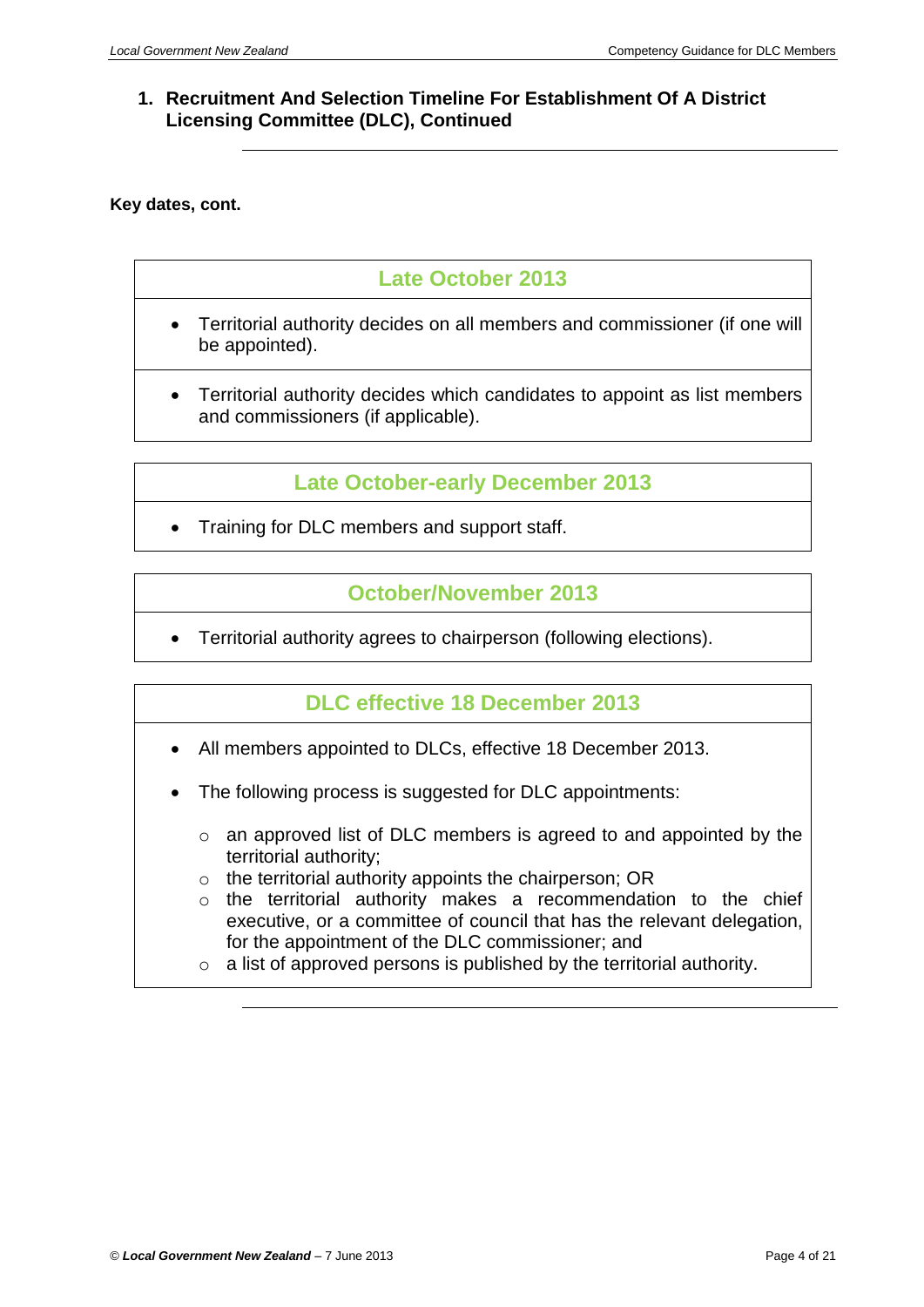#### <span id="page-4-0"></span>**2. Purpose of the Competency Guidance**

This document provides guidance to territorial authorities on the competencies needed by members of District Licensing Committees (DLC). The guidance is high-level and is intended to:

- assist territorial authorities in the selection and appointment of DLC members thus allowing for a seamless and timely transition from DLAs to DLCs;
- assist all territorial authorities in establishing their DLCs, regardless of organisation size or the number of licensing applications anticipated; and
- enable territorial authorities to adapt the advice to fit local circumstances, and to tailor the DLC selection process accordingly.

As a result of the Sale and Supply of Alcohol Act 2012 (the Act), District Licensing Agencies (DLAs) will cease to exist on 18 December 2013. Decisions on all licences and managers' certificates (opposed and unopposed) will be made by DLCs. By 18 December 2013, every territorial authority must have established one or more DLCs, with members ready to fulfil their roles and functions under the Act. Territorial authorities may like to consider the steps that they could take now in order to prepare for the establishment of DLCs, such as identifying the number of DLCs needed for their area, the administrative support DLCs will require, whether to appoint an elected member or commissioner as the chairperson, and whether to establish a joint list with another territorial authority or territorial authorities<sup>1</sup>.

The change from DLAs to DLCs has created a new space in which territorial authorities are now required to operate. While a committee of council, DLCs operate with the powers of a commission of inquiry. DLCs will function under a new regulatory framework as a semi-judicial board of inquiry, making decisions that can be appealed.

The move to a DLC allows community members to be part of the DLC. Further detail on the implications of the new DLC structure and the associated powers is covered in sections 3 and 4 of this document.

This document is set out as follows:

- Section 3: Background
- Section 4: Functions and powers of the DLC
- Section 5: Roles and functions of DLC members
- Section 6: Competencies
- Section 7: Resourcing requirements.

 $1$  Ministry of Justice Fact Sheet – Territorial Authorities: changes under the new Act.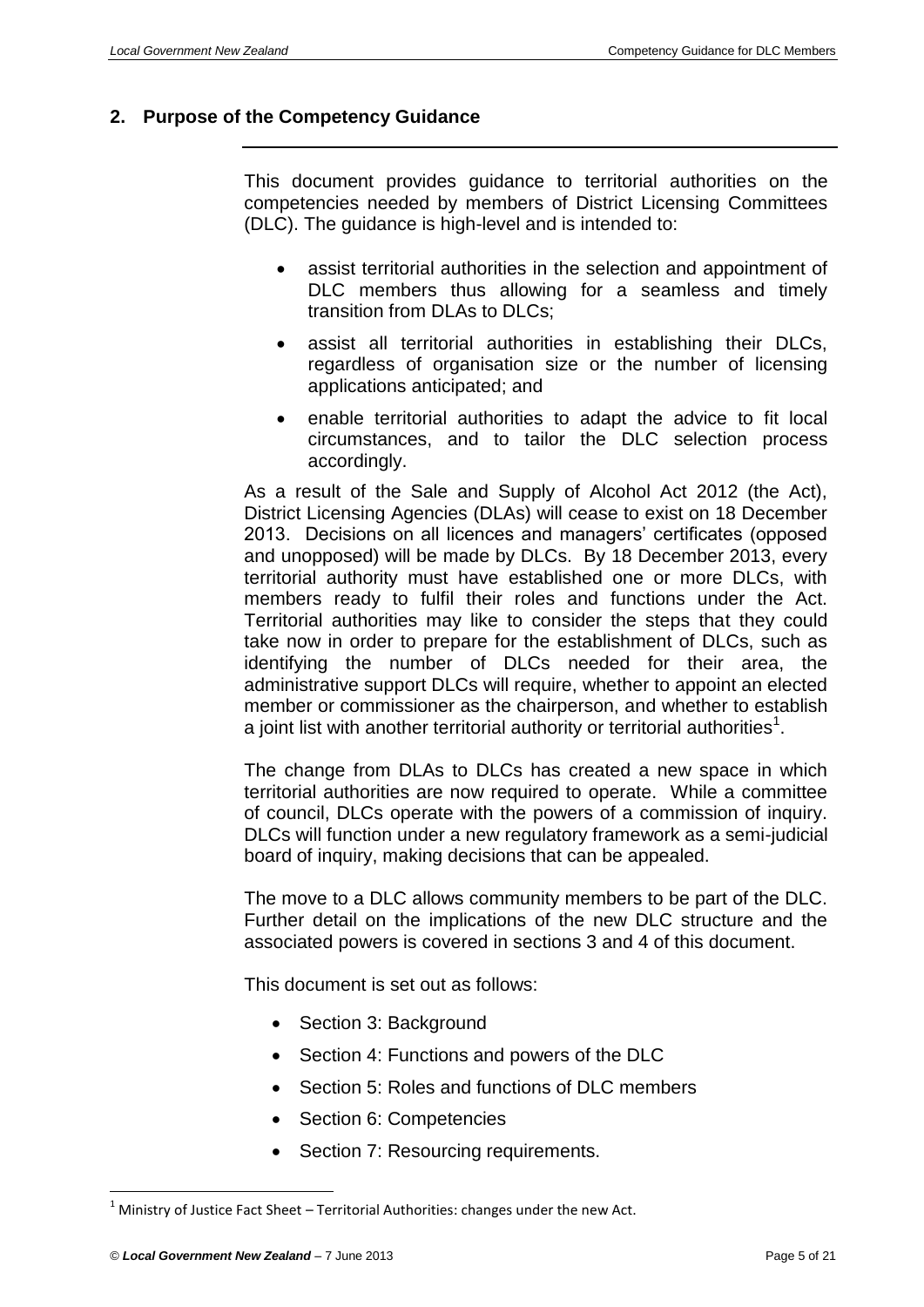#### <span id="page-5-0"></span>**3. Background**

Establishment of DLCs, and the associated changes to the existing DLA structure, can be understood within the context of the object of the Act, which states that:

- (a) the sale, supply, and consumption of alcohol should be undertaken safely and responsibly; and
- (b) the harm caused by the excessive or inappropriate consumption of alcohol should be minimised [section 4 refers].

The Sale of Liquor Act 1989 (the 1989 Act) focused on the sale and supply of liquor and provided a framework with which to liberalise liquor laws. It aimed 'to establish a reasonable system of control over the sale and supply of liquor to the public with the aim of contributing to the reduction of liquor abuse, so far as that can be achieved by legislative means' [section 4 refers] The new Act promotes a stricter regime aimed at reducing harm to the community.<sup>2</sup> It provides greater scope for DLCs and the Alcohol Regulatory and Licensing Authority (ARLA) to consider whether the granting of a licence is likely to increase alcohol-related harm, and whether it will negatively impact the community.

The key changes (discussed in further detail in sections 3 and 4 of this document) relating to the transition from a DLA to a DLC environment are included in table 1 below.

| Table 1 | Key changes from DLA to DLC |  |
|---------|-----------------------------|--|
|---------|-----------------------------|--|

| <b>District Licensing Agencies</b>                                                                                                 | <b>District Licensing Committees</b>                                                                                                                                             |  |  |
|------------------------------------------------------------------------------------------------------------------------------------|----------------------------------------------------------------------------------------------------------------------------------------------------------------------------------|--|--|
| The chief executive was the secretary to the DLA<br>often delegated the decision-making<br>and<br>responsibility to officers.      | DLC membership can include community members,<br>elected members and commissioners.                                                                                              |  |  |
| DLAs dealt with only unopposed applications and<br>opposed special licence applications.                                           | DLCs will deal with opposed and unopposed<br>applications for new and renewed licences.                                                                                          |  |  |
| Generally, liquor matters received delegated<br>attention under the 1989 Act.                                                      | The DLC decision-making role<br>cannot<br>be<br>delegated.                                                                                                                       |  |  |
| Licensing inspectors may have previously<br>completed a report and decided applications.                                           | Under the DLC, reports are provided by inspectors<br>to assist decision-making by the DLC. An inspector<br>may not sit on a DLC.                                                 |  |  |
| DLAs varied in their role in decision-making across<br>the country's territorial authorities.                                      | The role of a DLC is prescribed in statute,<br>promoting greater consistency in decision-making<br>processes.                                                                    |  |  |
| Liquor Licensing Authority considered all opposed<br>applications and appeals (with the exceptions of<br>opposed special licences) | Alcohol Regulatory Licensing Authority (ARLA) will<br>consider enforcement applications and appeals,<br>maintain a central register of decisions, and issue<br>quidance to DLCs. |  |  |

 $^{2}$  Dormer, Alan. 2013. Brookers Sale and Supply of Alcohol Act 2012 Handbook. Wellington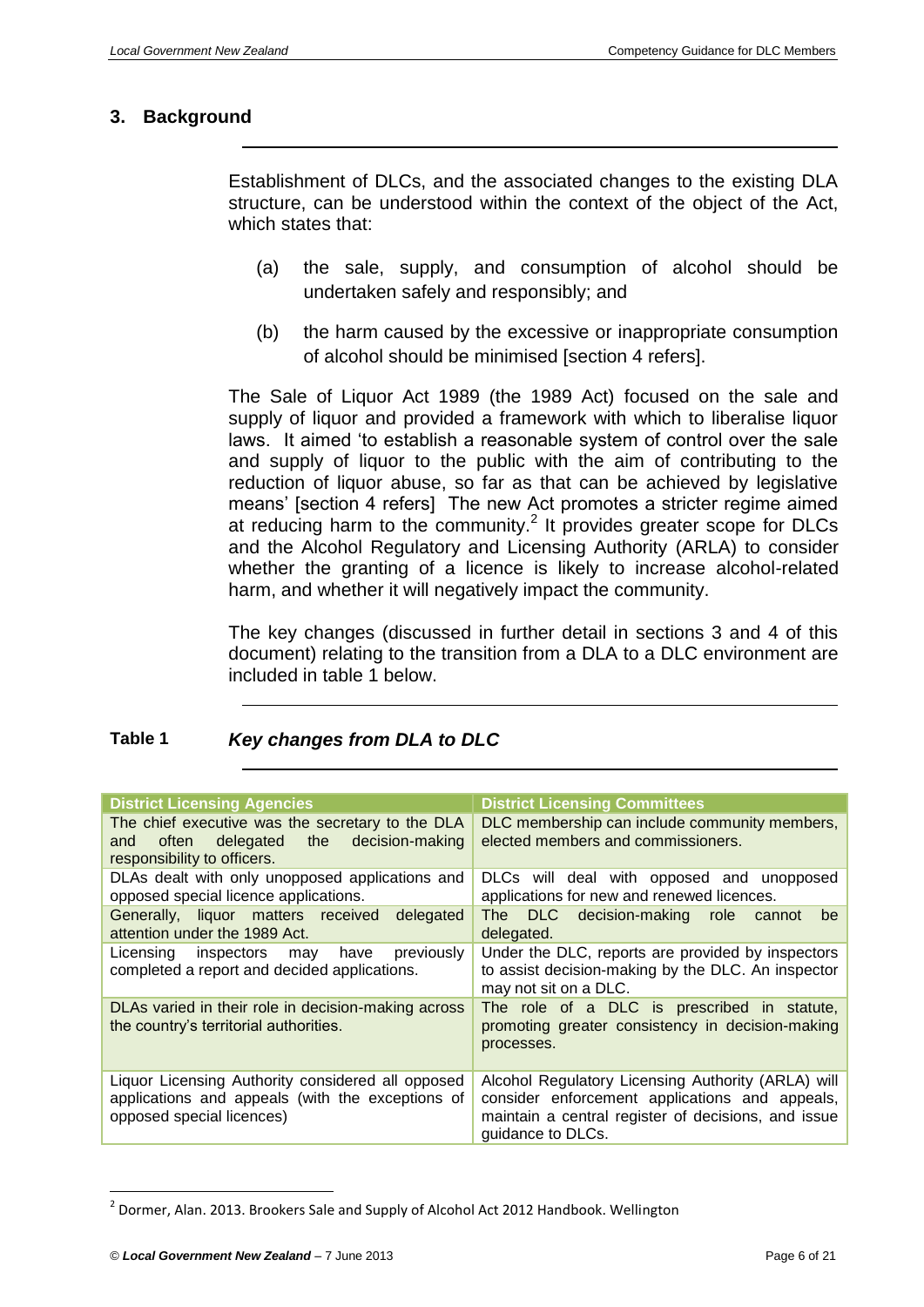#### <span id="page-6-0"></span>**4. Functions and Powers of a DLC**

The role and functions of a DLC are set out in s187 of the Act. A DLC is responsible for all licence (including special licence) and all managers' certificate applications, renewals and temporary authorities, regardless of whether these are opposed or unopposed. DLCs will also consider and determine applications for temporary licences and for the variation, suspension, or cancellation of special licences. With the permission of the ARLA chairperson, a DLC may refer applications to ARLA and may be required to conduct inquires and make reports as requested by ARLA.

When considering the functions of a DLC, territorial authorities must understand the powers of the DLC and the implications that these powers may have on establishing a DLC. Section 200 of the Act notes that, 'every licensing committee is a committee of its territorial authority'3, but for the purposes of selecting DLC members, territorial authorities should note that a DLC has the powers of a Commission of Inquiry under the Commission of Inquiry Act 1908 [section 201 refers]. This means that a DLC can issue witness summonses4 requiring the attendance of witnesses before it or the production of documents. It also has the power to rehear any matter that it has determined.

The implications of the Commission of Inquiry powers are that territorial authorities will need to consider the wide range of expertise and level of competencies required of DLC members and chairpersons or commissioners. DLCs will require members to have highly developed decision-making skills, investigative ability and excellent writing skills. These competencies are explored further in section 5 of this document.

 $^3$  A DLC does not need to comply with Part 7 of the Local Government Official Information and Meetings Act 1987 which relates to meetings. It must follow the procedure requirements set out in of the Sale and Supply of Alcohol Act; however, it regulates its own proceedings by virtue of being a Commission of Inquiry.

 $^4$  See s7 of the Commission of Inquiry Act 1908 for witnesses' allowances.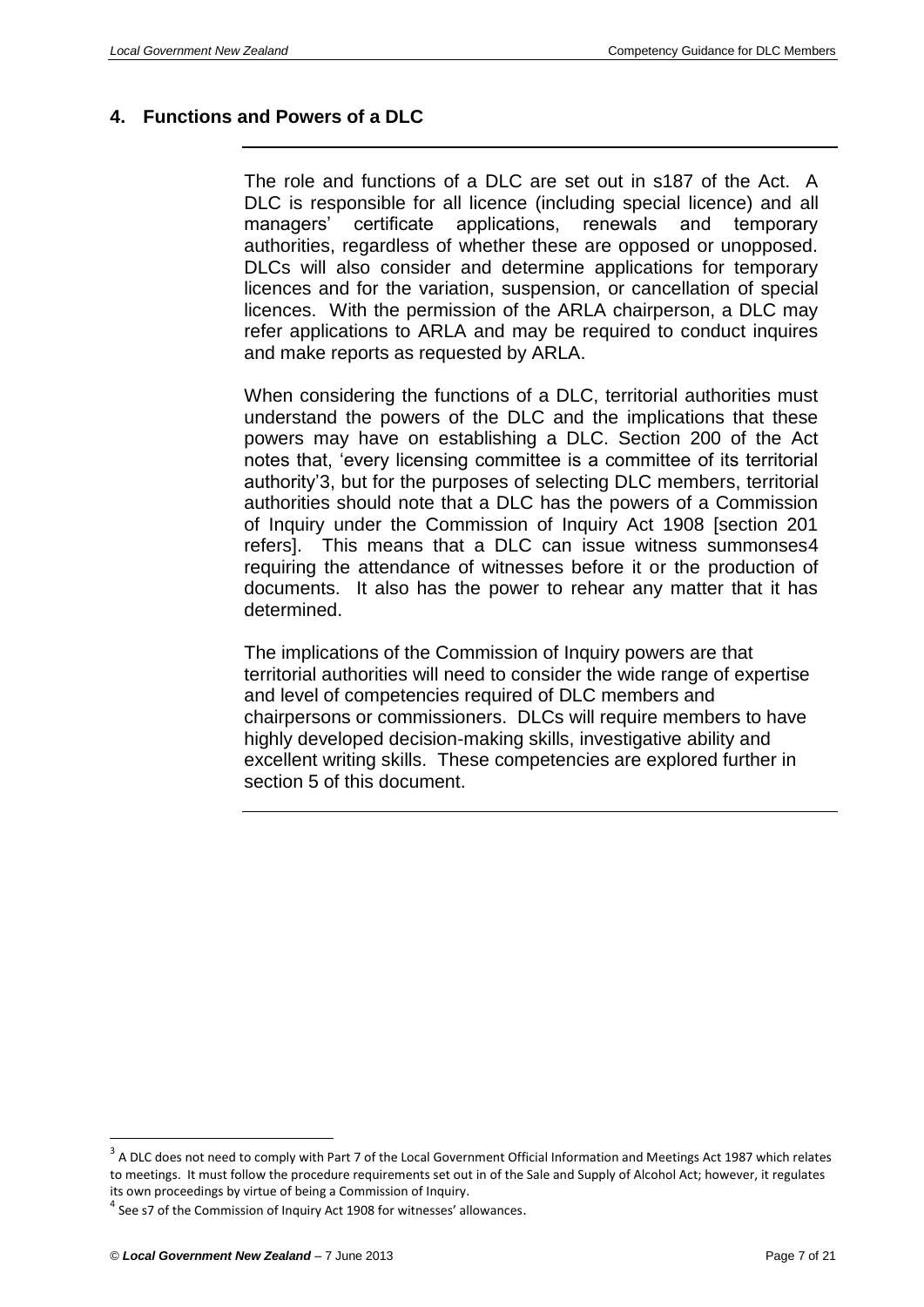#### <span id="page-7-0"></span>**5. Roles and Functions of DLC Members**

**5.1 DLC composition** A DLC is made up of three members:

- One member who must be appointed as the chairperson and who must be either an elected member of that territorial authority or a commissioner.
- A territorial authority can appoint a deputy chairperson to act in the absence of the chairperson and who must be an elected member of the territorial authority.
- List members who meet the eligibility standards and those that are not excluded under the Act, see s 192.

There are two distinct roles within a DLC: a chairperson and approved 'list members'. A chairperson of a DLC can either be an elected member of the territorial authority, or a commissioner appointed by the territorial authority. It is the territorial authority's decision to have a commissioner or an elected member as chairperson. Deciding the nature of the chairperson role should be the first step in determining a likely DLC structure.

It is important to note that a DLC chairperson or commissioner is appointed for all decisions considered by that DLC. The Act does not intend for a commissioner to replace a chairperson on an ad hoc basis. This also excludes the possibility of a territorial authority delegating the power to appoint a commissioner to the DLC chairperson, as the chairperson cannot step aside except for reasons outlined in s189(3) - principally illness and absence from New Zealand - when a deputy chairperson should be appointed.

A commissioner should have specialist skills and expertise in the hearing environment and may have a background in resource management hearings, for example. List members of a DLC include persons approved by the territorial authority to form part of the DLC. These can be community members or elected members of a territorial authority. A territorial authority may appoint multiple DLCs, depending on its requirements.

Territorial authorities should ensure that elected members of the DLC are aware that they hold a semi-judicial role and cannot allow electioneering or a political standpoint to influence decisions. The decisions need to be made according to what is legally correct, and cannot be influenced by concerns that the decision may be unpopular and affect re-election prospects.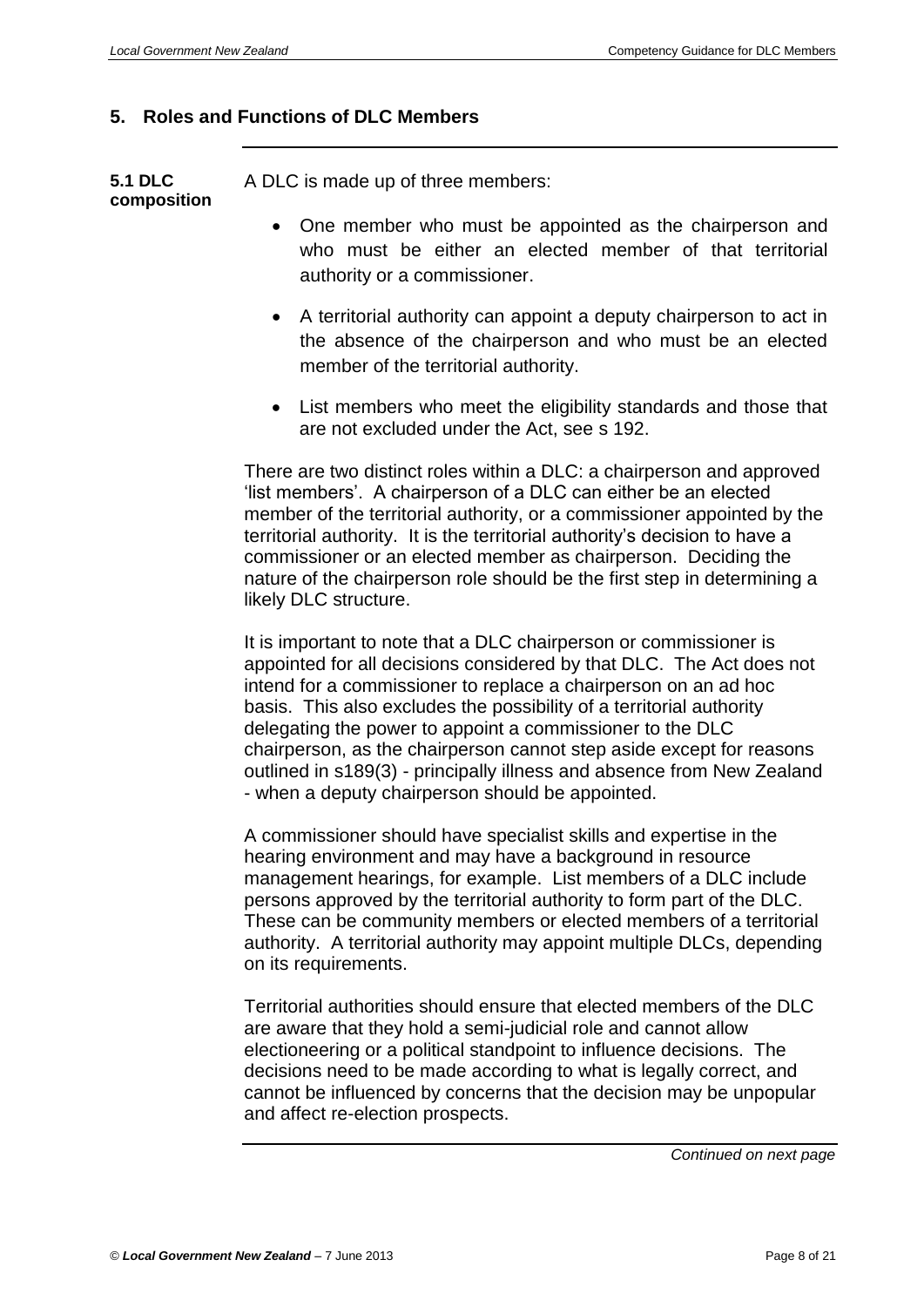**5.2 Meetings and quorum** S191 of the Act notes that the quorum necessary at a DLC meeting is three members. The only exception relates to applications for new or renewed licences or manager's certificates where no objection has been filed and no matters of opposition have been raised. In this situation, the chairperson can consider and decide the application on his/her own. All decisions for a temporary authority, including those that are unopposed, must be heard by the full quorum. When the chairperson considers unopposed applications on his/her own (on the papers), this is considered to be a meeting of the DLC.

**5.3 DLC member list** DLC members (other than the chairperson) are to be selected from a list of potential DLC members, as described in s192 of the Act. The list ensures that DLC membership is flexible and can accommodate changes in the availability of members.

> The list must be established, maintained and published by the territorial authority and can be a combined list with one or more territorial authorities. A combined list will ensure a greater pool of skills and expertise for the territorial authority to select from when appointing DLC list members.

Each territorial authority will need to decide a process for determining which list members will sit on each DLC for each of its hearings. Territorial authorities could adapt existing mechanisms used to select members for hearings (such as resource consent hearings).

DLC list members, and the chairperson or commissioner, are appointed for a period of up to five years (as decided by the territorial authority). They can be reappointed for one or more further periods of up to five years. The commissioner is appointed to a DLC by the chief executive, on the recommendation of the territorial authority.

Any DLC member can resign at any time and can be removed for inability to perform functions, neglect, bankruptcy or misconduct [s194 refers].

An elected member cannot continue as the chairperson of a DLC once s/he ceases to be an elected member of the territorial authority. The Act is otherwise silent on the term of elected territorial authority members appointed as chairs of DLCs.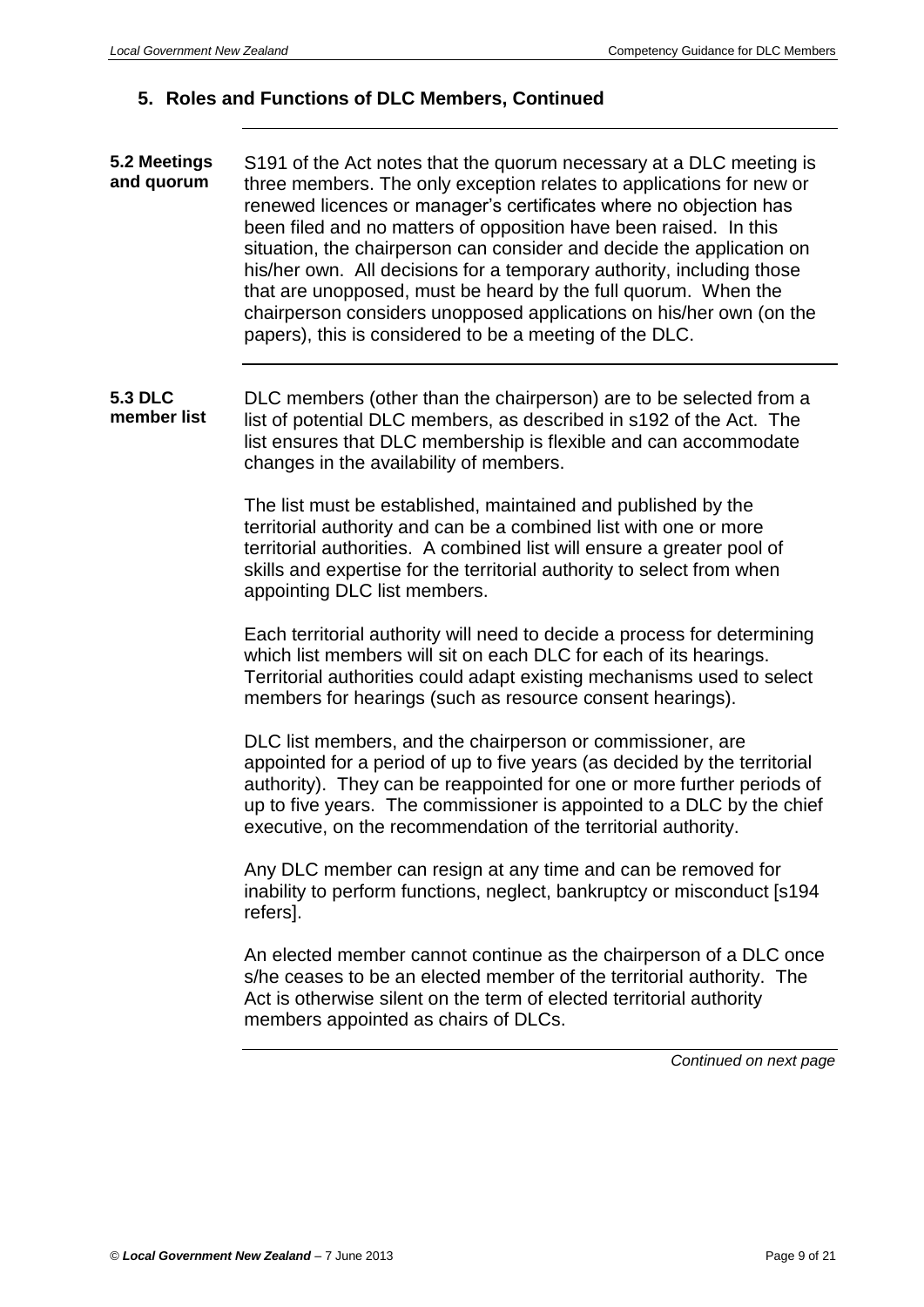| 5.3 continued<br><b>DLC</b> member | Persons on the DLC member list                                                                                                                                                                |
|------------------------------------|-----------------------------------------------------------------------------------------------------------------------------------------------------------------------------------------------|
| list                               | S192 (2) of the Act states that 'a territorial authority must not approve<br>a person to be included on the list unless that person has experience<br>relevant to alcohol licensing matters.' |

In determining what is required for appointment of a DLC member, careful consideration must also be given to s192(5)(a), which notes that a person must not be included on the DLC member list if that person has 'directly or by virtue of his or her relationship with another person, such an involvement or appearance of involvement with the alcohol industry.' For example, a territorial authority could consider whether the potential DLC member has, directly or indirectly, any pecuniary interest in the alcohol industry.<sup>5</sup> Table 2 (below) provides examples of who may or may not be included.

Experience 'relevant to alcohol licensing matters' is not a stated requirement for elected members of a territorial authority appointed to sit as the chairperson of a DLC; however, this does not prevent territorial authorities from appointing elected members with this type of experience as chairperson.

Under s192(5)(b) certain people cannot be included on the list, including constables, Medical Officers of Health, licensing inspectors and employees of the territorial authority.

Examples of who may or may not be included in the list are provided in Table 2 (below). This is not exhaustive but is designed to provide territorial authorities with an idea of who to consider in establishing a DLC member list.

*Continued on next page*

<sup>&</sup>lt;sup>5</sup> Pecuniary interest similarly referred to in section 6 of the Local Authorities (Members' Interests) Act 1968.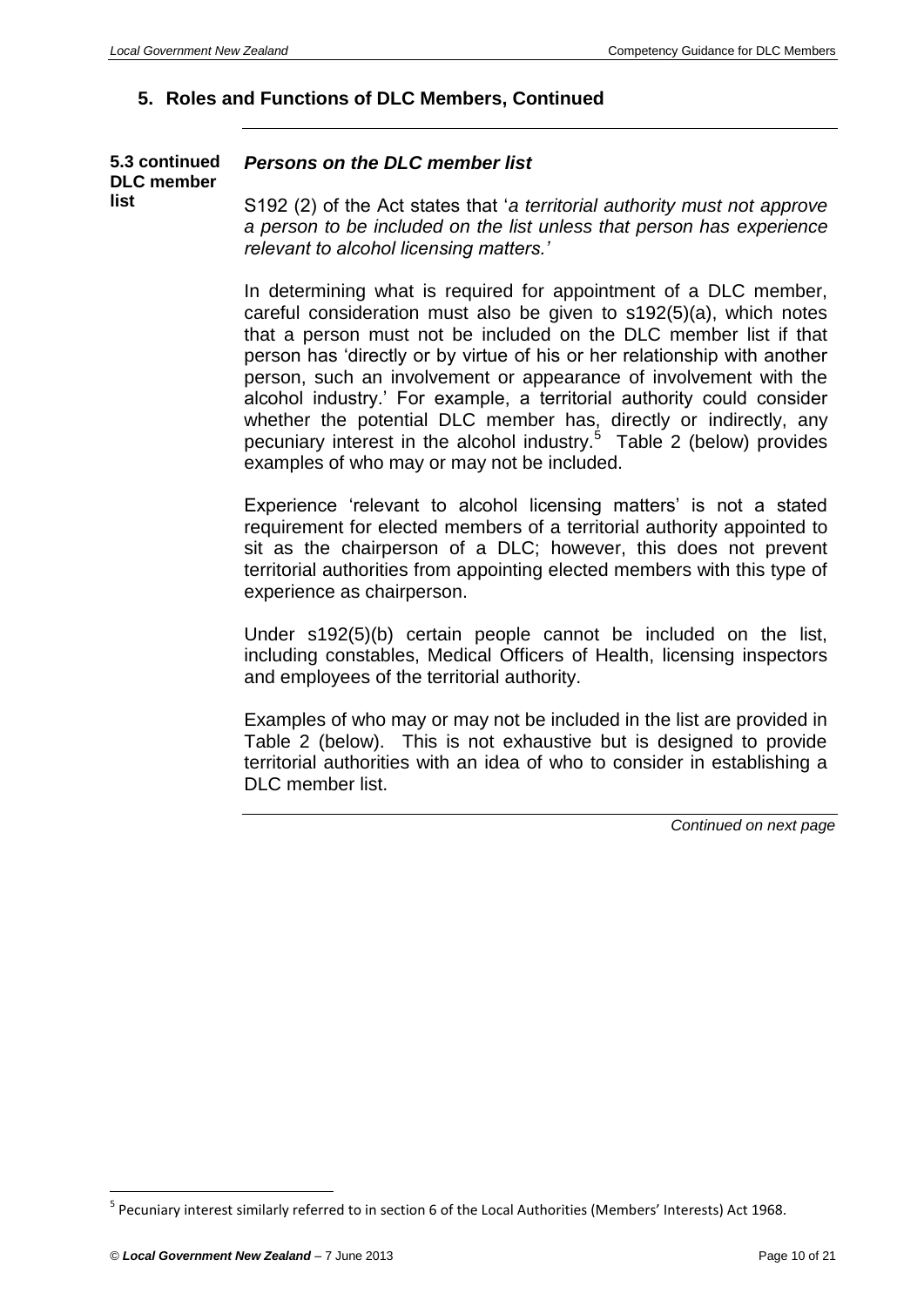#### **5.3 continued DLC member list**

## **Table 2** *Examples of inclusions and exclusions for DLC list members*

| Examples of who could be included on<br>the DLC member list (if they meet the<br>criteria of the Act) | Examples of who should be excluded from<br>the DLC member list                                                                              |  |  |
|-------------------------------------------------------------------------------------------------------|---------------------------------------------------------------------------------------------------------------------------------------------|--|--|
| Former licensing inspector<br><b>Former Medical Officer of</b><br>Health                              | Involvement or appearance of<br>$\bullet$<br>involvement with the alcohol industry<br>s192(5)(a) (consider pecuniary<br>$interests) - e.g.$ |  |  |
| Former council employees                                                                              | Owner/licensee/building owner of<br>$\circ$<br>a restaurant, bar or café holding                                                            |  |  |
| Former licensee                                                                                       | a licence<br>Shareholder or director in the<br>$\circ$                                                                                      |  |  |
| Justice of the Peace                                                                                  | above<br>Trustee on a charitable trust, e.g.<br>$\circ$                                                                                     |  |  |
| Retired district court judge                                                                          | Lions Foundation, Licensing<br>Trust (can be a member of a                                                                                  |  |  |
| Former politicians                                                                                    | charitable trust but not maintain a<br>governance position by sitting on                                                                    |  |  |
| Former constable in the role of<br><b>Alcohol Harm Reduction Officer</b>                              | the board), due to funds obtained<br>through gambling machines<br>located in licensed premises.                                             |  |  |
| Former consultants in the<br>alcohol industry                                                         | Alcohol industry representatives<br>(s192(5)(a))                                                                                            |  |  |
| Trainer for licensing industry                                                                        | Lobbyist representatives (s192(5)(a))                                                                                                       |  |  |
| Previous member of staff of<br><b>Liquor Licensing Authority</b>                                      | Holder of a managers certificate<br>(s192(5)(a))                                                                                            |  |  |
|                                                                                                       | Constable, Medical Officer of Health,<br>an inspector or an employee of that<br>territorial authority (s192(5)(b))                          |  |  |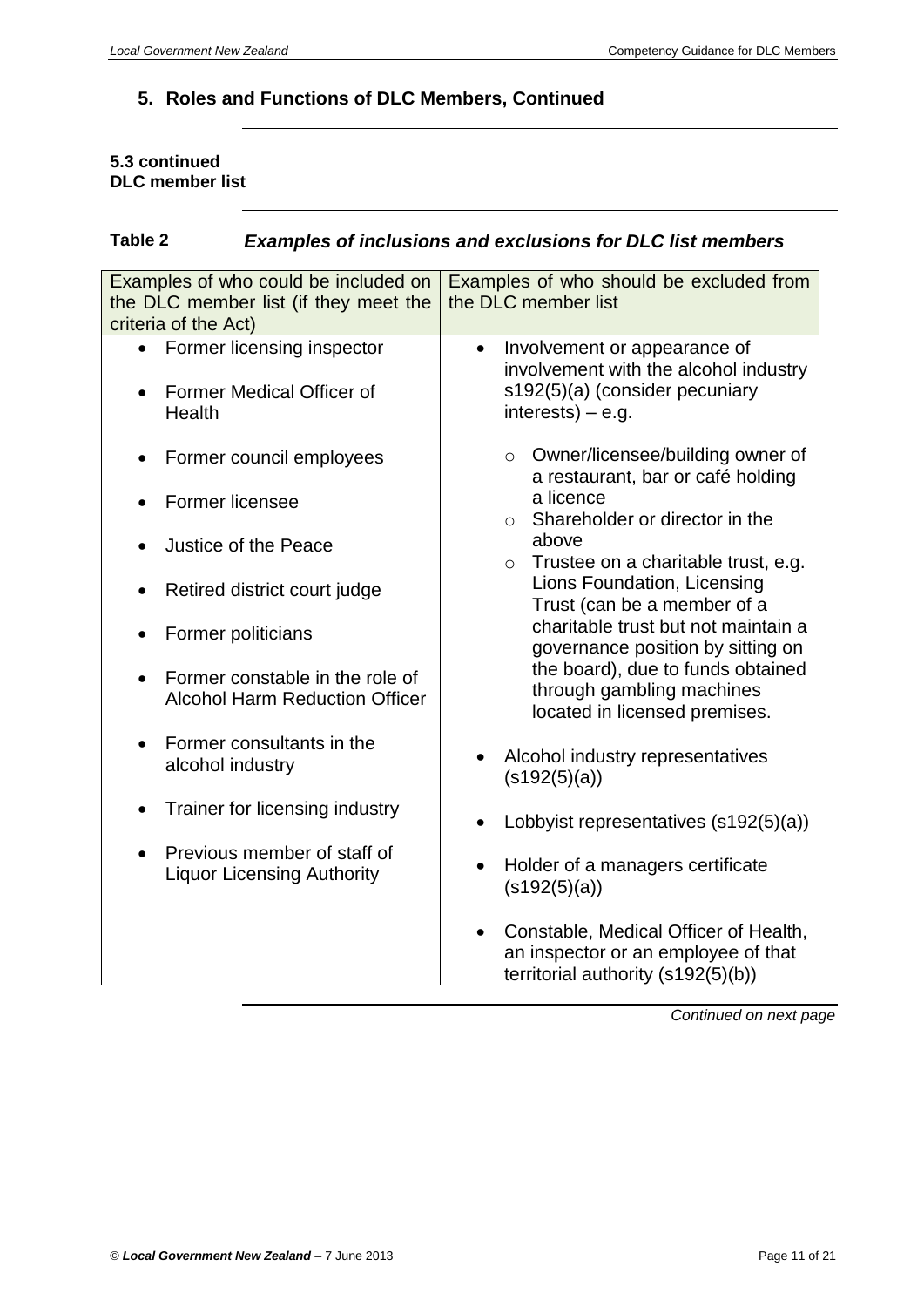#### **5.3 continued DLC member list**

#### *Conflict of interest and bias*

In considering the appointment of any member of a DLC, a territorial authority must carefully consider any actual or perceived conflict of interests, as the decisions made must be made with no perception of bias. This will ensure that those affected by the decisions are more likely to have trust and confidence in the process, which reduces the risk of legal challenge.

Selection of DLC members should be made on a case-by-case basis, and seek to avoid biased decision-making or perceived biased decision-making by a DLC. Bias or predetermination is evident where a DLC member has a strong opinion, or is seen to be one-sided on an issue. This includes instances where a member has taken a public position on an issue they have been appointed to make a decision on, as well as instances where they have a 'known' position on an issue (due to previous involvement/interests/statements). For example, any person who has a strong view either opposed or in favour of increasing or decreasing licensed outlets should not be appointed to a DLC.

A conflict of interest will exist when a member's duties or responsibilities to the DLC could be affected by some other interest or duty that the member may have. Conflicts of interest can arise as a result of a number of reasons, including a DLC member having previously submitted on a licence application decision, or been a part of a community organisation that has submitted on a decision. This conflict may arise due to a member's own financial affairs or those of persons close to them, existing relationships that could be affected by decisions of the DLC, previous roles or something that has been said or done to suggest a conflict.

The onus is on those applying to the territorial authority to disclose this information (or at the time that the conflict arises), and again must be assessed by the territorial authority on a case-by-case basis.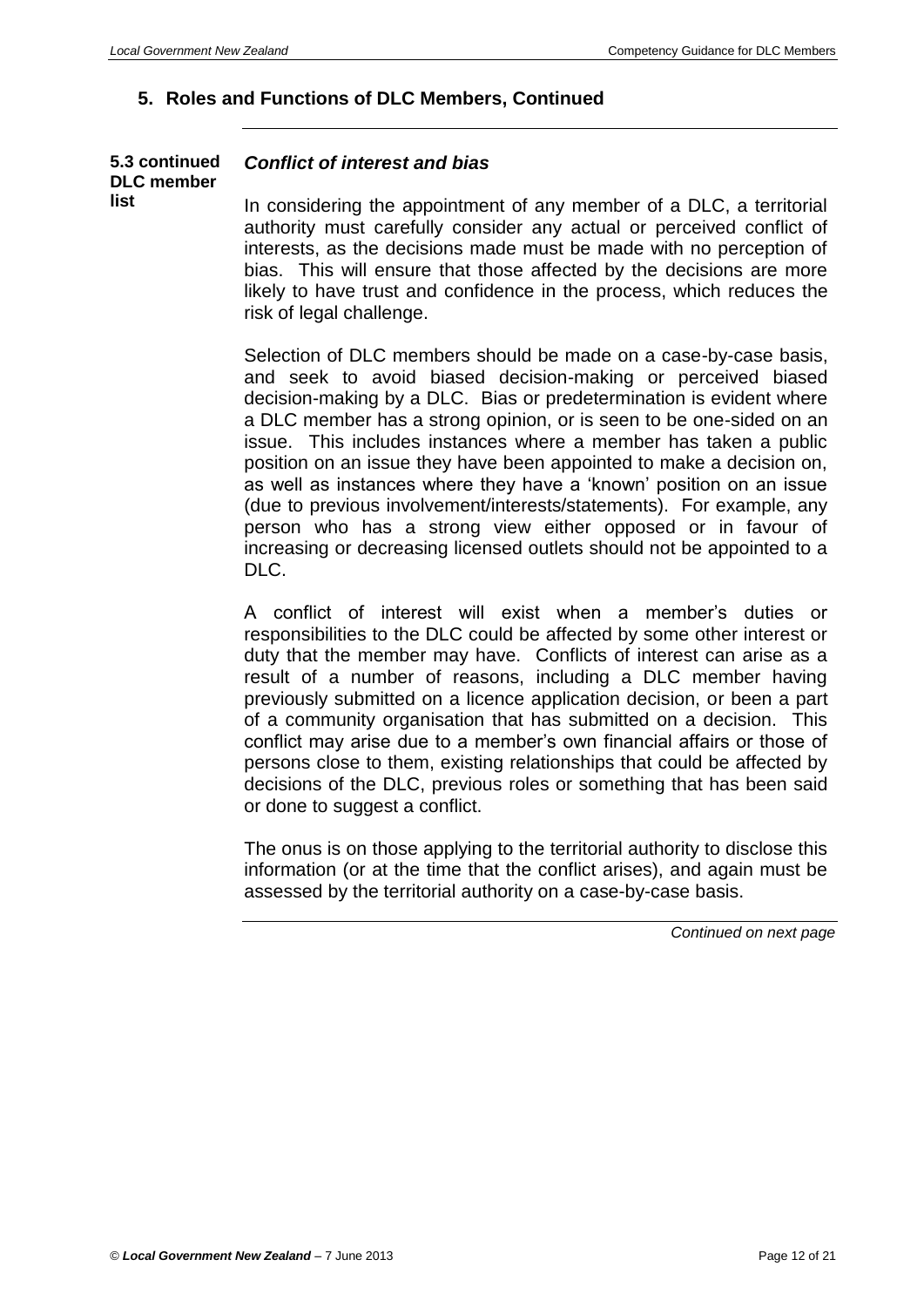**list** 

## **5. Roles and Functions of DLC Members, Continued**

#### **5.3 continued DLC member**  *Conflict of interest and bias, continued*

The following questions can be used to alert or prompt potential DLC applicants to possible conflict of interests. It may be kept in mind for recruitment purposes and for consideration of applications on a case by case basis. Note that these are only prompts for discussion and not in themselves an indication of a potential DLC member actually having a conflict of interest:



It must also be made clear to potential DLC members that the role they are proposing to undertake is **not one** of advocacy.

#### **Any form of advocacy will be deemed a conflict of interest and places a decision in jeopardy.**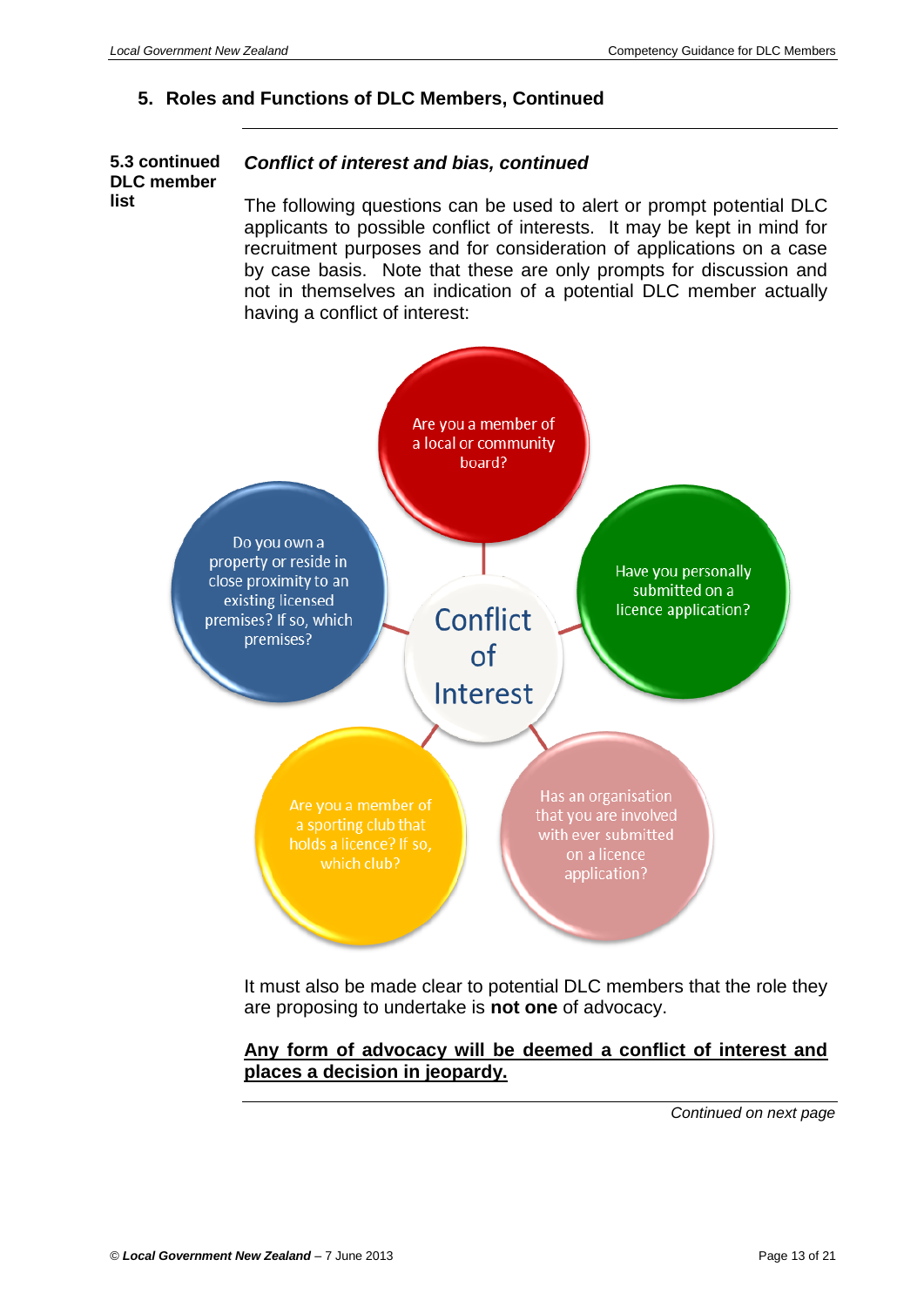**5.4 Commissioner** As noted above, a territorial authority can choose to have an elected member as chairperson, or to recommend that the chief executive of the territorial authority appoint a commissioner. The Act does not intend for a commissioner to replace a chairperson (or vice versa) on an ad hoc basis.

> S193(1) of the Act provides a DLC commissioner with all the functions, powers and duties of the chairperson. A commissioner must have *'*good standing in the community and the necessary knowledge, skill and experience relating to matters that are likely to come before the committee' [S193(2) refers]. A territorial authority may consider good standing in the community to include those who are respected in the community and hold positions such as a Justice of the Peace, a lawyer, school teacher or other professionally qualified person.

#### **As for DLC list members, a commissioner must not be appointed if s/he meets any of the grounds for exclusion from the DLC member list [sections 193(3)(a) and 193(3)(b) refer].**

**5.5 Support and training for DLC members**  Support to DLCs in the form of technical guidance and training is important to ensure both a smooth transition to the DLC structure and the ongoing capability of a territorial authority's DLC. Training for DLC members and support staff will be delivered by LGNZ in late October-early December 2013. This will be a desirable prerequisite for all DLC members.

> The ongoing technical support for DLC members will depend on the capacity and capability of a territorial authority. Support may come from territorial authority staff such as the committee secretary or members of the legal team (where appropriate). Territorial authorities may wish to engage an external advisor to provide guidance on specific matters such hearing procedures, the use of evidence, and the writing of decisions.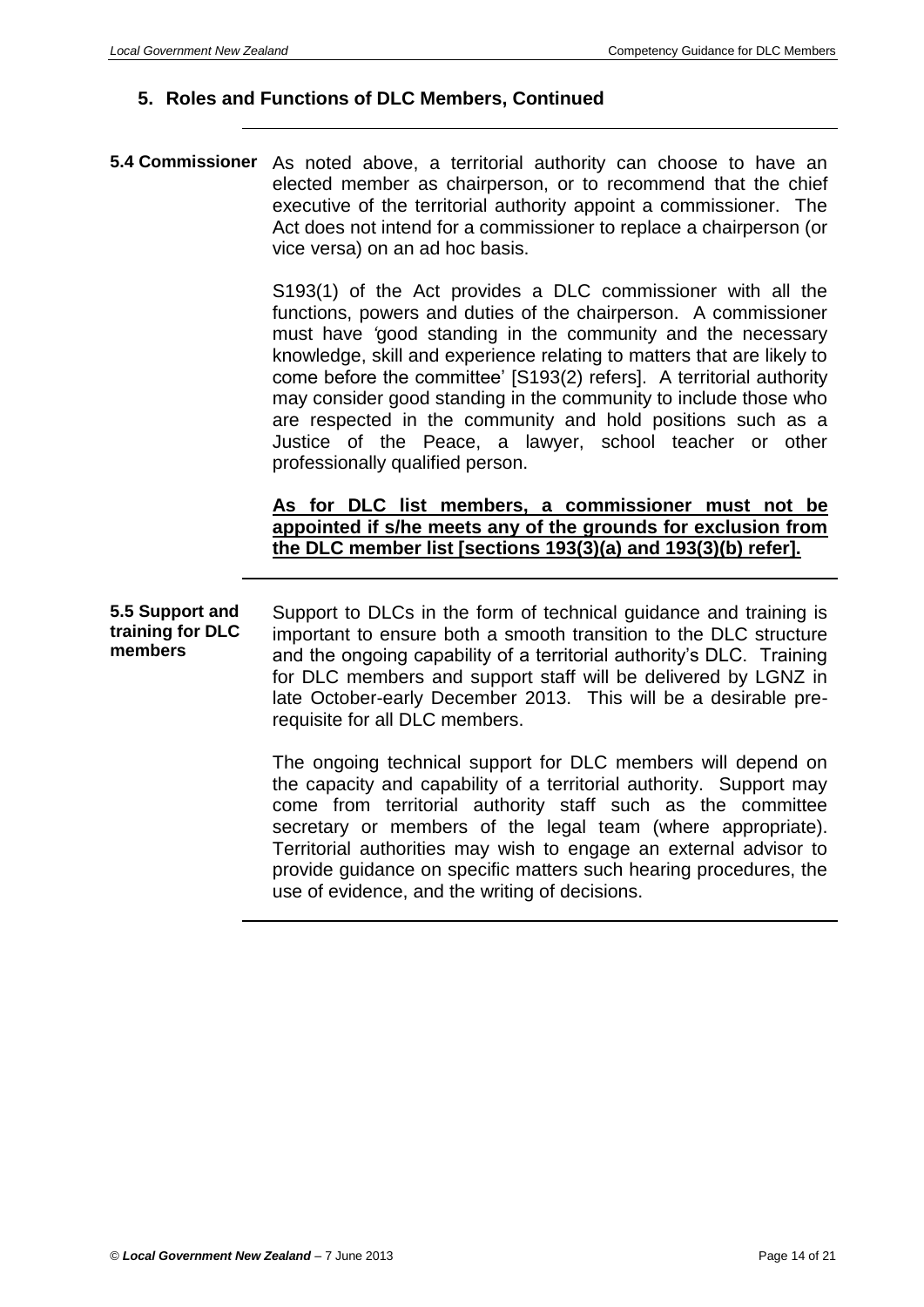#### <span id="page-14-0"></span>**6. Competencies**

The competencies described in table three (below) are intended to guide territorial authority staff in the development of job descriptions and the selection process of DLC members. The competencies are provided at a level so each territorial authority can interpret as appropriate to their local situation and those who are likely to be applying.

As discussed in section 4 of this document, the mandatory requirements of DLC members and chairperson/commissioner are clearly set out in the Act. The territorial authority must be satisfied that, overall, the candidates meet the legal test applicable to each type of applicant. The competencies listed below might help the territorial authority reach an overall view on this point.

For example, the essential competencies include the skills, knowledge and attributes that are necessary to the role. Competencies that are desirable are those qualities that may be exhibited, but are not necessary. Chairpersons and list members would demonstrate different levels of experience and expertise against the various competencies but collectively should demonstrate all competencies. It is important for territorial authorities to note that this is guidance only and not to be interpreted as a strict checklist. That is, candidates do not need to meet every requirement and can instead be actively supported in their role to develop a particular skillset.

The competencies are considered for the two roles that make up a DLC – chairperson\* (which will either be an elected member or a commissioner\*, and includes a deputy chairperson), or a DLC list member.

#### \***NB**:

- A chairperson is an elected member.
- A commissioner is not an elected member. S193(2) of the Act states "*The chief executive may only appoint a person as a commissioner if that person is of good standing in the community and has the necessary knowledge, skill, and experience relating to matters that are likely to come before the committee*".
- However, a TA can appoint an elected member as a commissioner assuming they have the competencies necessary to fulfill their functions under the Sale and Supply of Alcohol Act 2012. Advice that MoJ has given before stated "*As a transitional measure around elections, an elected member who is a Chair can be appointed as a Commissioner either until a new elected member can take the position or he or she may remain as a Commissioner if the TA considers that desirable*."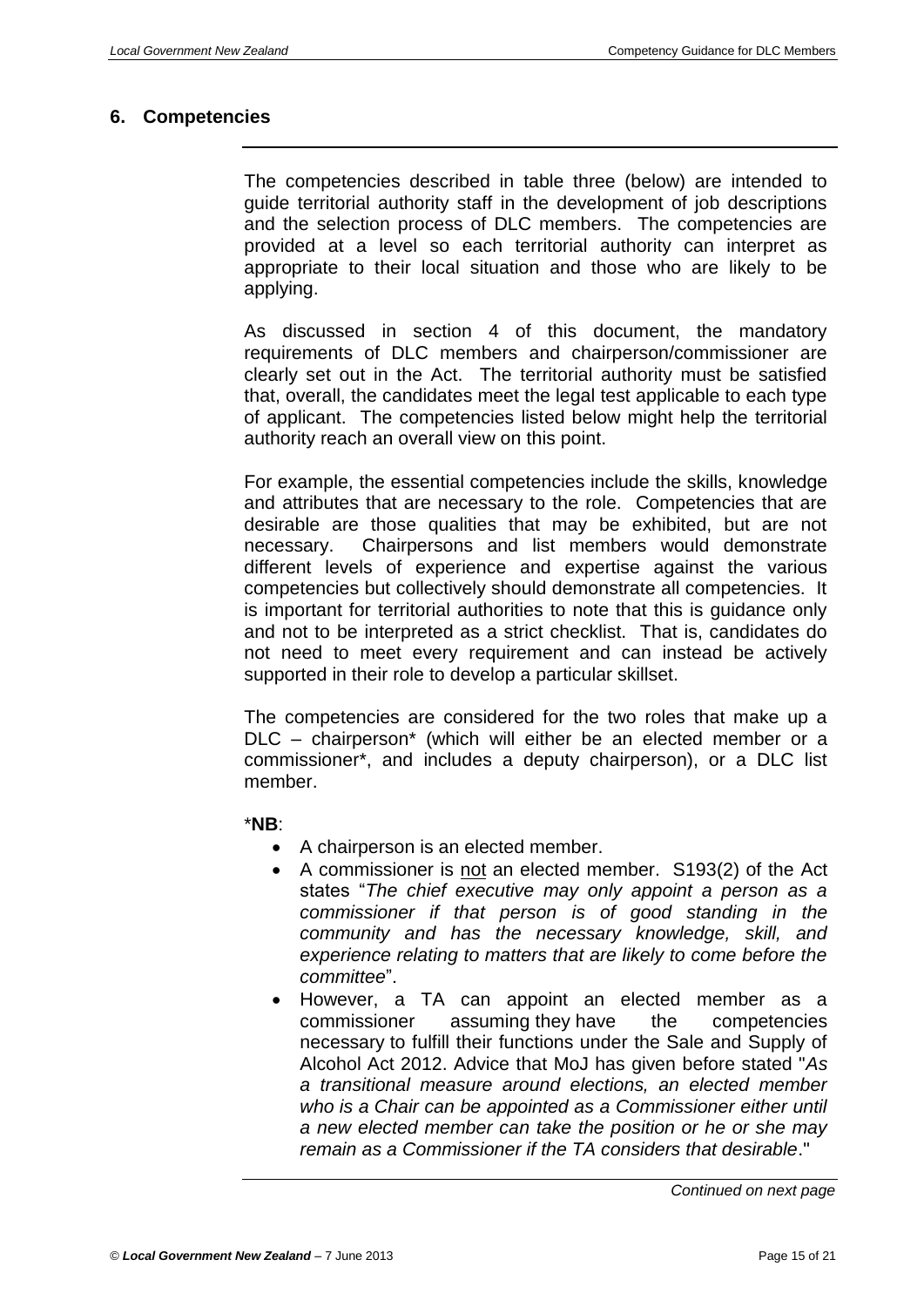# **Table 3** *Competencies for DLC chairperson/Commissioner and DLC list members*

| <b>CHAIRPERSON/COMMISSIONER</b>                                                                                                                                                                                                                                                          |                                  |                                  |  |  |  |
|------------------------------------------------------------------------------------------------------------------------------------------------------------------------------------------------------------------------------------------------------------------------------------------|----------------------------------|----------------------------------|--|--|--|
| <b>Competency descriptor</b>                                                                                                                                                                                                                                                             | <b>Essential</b><br>for the role | <b>Desirable</b><br>for the role |  |  |  |
| 1: Experience relevant to alcohol licensing matters -Demonstrates knowledge of alcohol<br>licensing matters and demonstrates active interest and ability to build new knowledge in this area                                                                                             |                                  |                                  |  |  |  |
| Knowledge of alcohol licensing                                                                                                                                                                                                                                                           |                                  | ✓                                |  |  |  |
| Demonstrate experience of legal and regulatory alcohol environment                                                                                                                                                                                                                       | ✔                                |                                  |  |  |  |
| Knowledge of the Sale and Supply of Alcohol Act 2012                                                                                                                                                                                                                                     | ✓                                |                                  |  |  |  |
| 2: Understanding of harm caused by the consumption of alcohol - Demonstrates knowledge<br>of the Act and alcohol related harm                                                                                                                                                            |                                  |                                  |  |  |  |
| Knowledge of alcohol-related harm and its impact on communities                                                                                                                                                                                                                          |                                  |                                  |  |  |  |
| 3: Community knowledge - Demonstrates knowledge of the community for which DLC operates                                                                                                                                                                                                  |                                  |                                  |  |  |  |
| Awareness and understanding of the local alcohol policy (if relevant)                                                                                                                                                                                                                    | ✓                                |                                  |  |  |  |
| Understanding of community expectations around licensing                                                                                                                                                                                                                                 |                                  |                                  |  |  |  |
| 4: Quality decision making - Utilises analysis, wisdom, experience, and logical methods to make<br>good decisions and solve difficult problems with effective solutions. Probes beyond stated situation<br>to identify underlying issues.                                                |                                  |                                  |  |  |  |
| Considers information from a variety of sources in an objective,<br>unbiased way to reach a conclusion                                                                                                                                                                                   | ✓                                |                                  |  |  |  |
| Ability to sort fact from fiction                                                                                                                                                                                                                                                        | ✔                                |                                  |  |  |  |
| Operates independently with little direction                                                                                                                                                                                                                                             | ✓                                |                                  |  |  |  |
| Applies pragmatic decision-making                                                                                                                                                                                                                                                        | ✓                                |                                  |  |  |  |
| Chairperson experience                                                                                                                                                                                                                                                                   | ✓                                |                                  |  |  |  |
| <b>Balanced assertiveness</b>                                                                                                                                                                                                                                                            |                                  |                                  |  |  |  |
| 5: Hearing experience - Demonstrates knowledge of the purposes of the hearing process and<br>demonstrates knowledge of applying the legislation                                                                                                                                          |                                  |                                  |  |  |  |
| Understanding and application of the legislation                                                                                                                                                                                                                                         | ✓                                |                                  |  |  |  |
| Understanding written decisions                                                                                                                                                                                                                                                          |                                  |                                  |  |  |  |
| Interpreting case law                                                                                                                                                                                                                                                                    | √                                |                                  |  |  |  |
| Knowledge and understanding of hearings procedure                                                                                                                                                                                                                                        |                                  |                                  |  |  |  |
| 6. Strong communication - Demonstrates effective written and oral communication skills. Can<br>write clearly and succinctly. Listens to others and asks questions to gain understanding. Facilitates<br>good working relationships with other DLC members and offers constructive input. |                                  |                                  |  |  |  |
| Strong verbal and written communication skills                                                                                                                                                                                                                                           | ✔                                |                                  |  |  |  |
| Knowledge of and ability to operate under rules of confidentiality                                                                                                                                                                                                                       | $\checkmark$                     |                                  |  |  |  |
| Skills in questioning- ability to drill down to the issue                                                                                                                                                                                                                                | ✓                                |                                  |  |  |  |
| Writes clear and well thought-out decisions                                                                                                                                                                                                                                              | ✓                                |                                  |  |  |  |
| 7. Professional integrity - Upholds professional integrity at all times.                                                                                                                                                                                                                 |                                  |                                  |  |  |  |
| Demonstrates behaviours that are consistent with standards for<br>professional and ethical conduct                                                                                                                                                                                       | ✓                                |                                  |  |  |  |
| Refrains from behaviour that fosters the appearance of conflict of<br>interest                                                                                                                                                                                                           | $\checkmark$                     |                                  |  |  |  |
| Applies rules and regulations in a consistent, non-biased manner                                                                                                                                                                                                                         | ✔                                |                                  |  |  |  |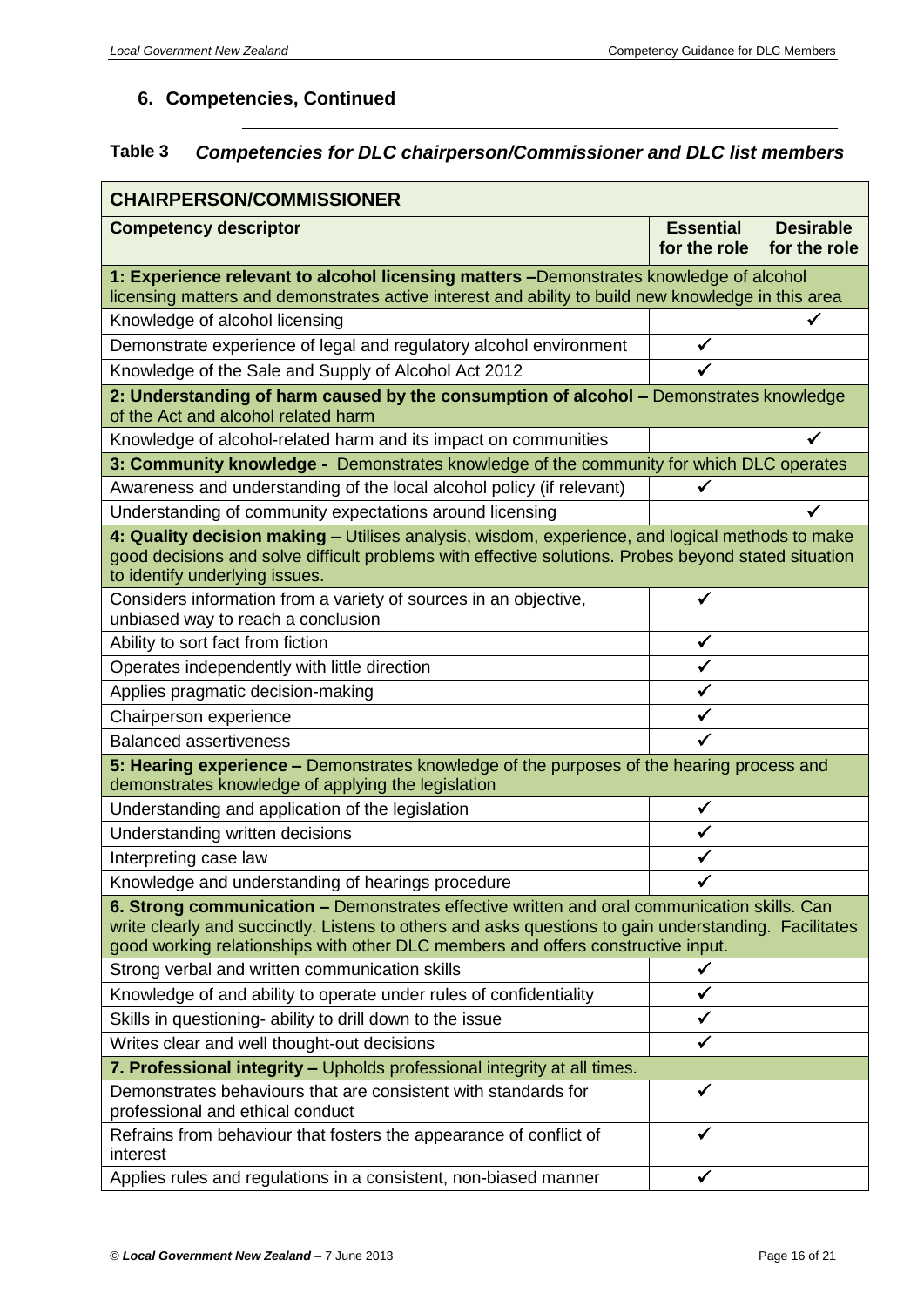#### **Table 3, cont.** *Competencies for DLC Chairperson/Commissioner and DLC list members*

| <b>DLC LIST MEMBERS</b>                                                                                                                                                                                                                                                                  |                                  |                                  |  |  |  |
|------------------------------------------------------------------------------------------------------------------------------------------------------------------------------------------------------------------------------------------------------------------------------------------|----------------------------------|----------------------------------|--|--|--|
| <b>Competency descriptor</b>                                                                                                                                                                                                                                                             | <b>Essential</b><br>for the role | <b>Desirable</b><br>for the role |  |  |  |
| 1: Experience relevant to alcohol licensing matters -Demonstrates knowledge of alcohol<br>licensing matters and demonstrates active interest and ability to build new knowledge in this area                                                                                             |                                  |                                  |  |  |  |
| Knowledge of alcohol licensing                                                                                                                                                                                                                                                           | ✓                                |                                  |  |  |  |
| Demonstrate experience of legal and regulatory alcohol environment                                                                                                                                                                                                                       |                                  |                                  |  |  |  |
| Knowledge of the Sale and Supply of Alcohol Act 2012                                                                                                                                                                                                                                     |                                  |                                  |  |  |  |
| 2: Understanding of harm caused by the consumption of alcohol - Demonstrates knowledge<br>of the Act and alcohol related harm                                                                                                                                                            |                                  |                                  |  |  |  |
| Knowledge of alcohol-related harm and its impact on communities                                                                                                                                                                                                                          | √                                |                                  |  |  |  |
| 3: Community knowledge - Demonstrates knowledge of the community for which DLC operates                                                                                                                                                                                                  |                                  |                                  |  |  |  |
| Awareness and understanding of the local alcohol policy (if relevant)                                                                                                                                                                                                                    | $\checkmark$                     |                                  |  |  |  |
| Understanding of community expectations around licensing                                                                                                                                                                                                                                 | ✓                                |                                  |  |  |  |
| 4: Quality decision making - Utilises analysis, wisdom, experience, and logical methods to make<br>good decisions and solve difficult problems with effective solutions. Probes beyond stated situation<br>to identify underlying issues.                                                |                                  |                                  |  |  |  |
| Considers information from a variety of sources in an objective,<br>unbiased way to reach a conclusion                                                                                                                                                                                   | √                                |                                  |  |  |  |
| Ability to sort fact from fiction                                                                                                                                                                                                                                                        | ✓                                |                                  |  |  |  |
| Operates independently with little direction                                                                                                                                                                                                                                             |                                  |                                  |  |  |  |
| Applies pragmatic decision-making                                                                                                                                                                                                                                                        | $\checkmark$                     |                                  |  |  |  |
| Chairperson experience                                                                                                                                                                                                                                                                   |                                  | ✓                                |  |  |  |
| <b>Balanced assertiveness</b>                                                                                                                                                                                                                                                            |                                  |                                  |  |  |  |
| 5: Hearing experience - Demonstrates knowledge of the purposes of the hearing process and<br>demonstrates knowledge of applying the legislation                                                                                                                                          |                                  |                                  |  |  |  |
| Understanding and application of the legislation                                                                                                                                                                                                                                         | ✔                                |                                  |  |  |  |
| Understanding written decisions                                                                                                                                                                                                                                                          | ✔                                |                                  |  |  |  |
| Interpreting case law                                                                                                                                                                                                                                                                    |                                  |                                  |  |  |  |
| Knowledge and understanding of hearings procedure                                                                                                                                                                                                                                        |                                  |                                  |  |  |  |
| 6. Strong communication - Demonstrates effective written and oral communication skills. Can<br>write clearly and succinctly. Listens to others and asks questions to gain understanding. Facilitates<br>good working relationships with other DLC members and offers constructive input. |                                  |                                  |  |  |  |
| Strong verbal and written communication skills                                                                                                                                                                                                                                           |                                  |                                  |  |  |  |
| Knowledge of and ability to operate under rules of confidentiality                                                                                                                                                                                                                       | $\checkmark$                     |                                  |  |  |  |
| Skills in questioning- ability to drill down to the issue                                                                                                                                                                                                                                | $\checkmark$                     |                                  |  |  |  |
| Writes clear and well thought-out decisions                                                                                                                                                                                                                                              |                                  |                                  |  |  |  |
| 7. Professional integrity - Upholds professional integrity at all times.                                                                                                                                                                                                                 |                                  |                                  |  |  |  |
| Demonstrates behaviours that are consistent with standards for<br>professional and ethical conduct                                                                                                                                                                                       | ✔                                |                                  |  |  |  |
| Refrains from behaviour that fosters the appearance of conflict of<br>interest                                                                                                                                                                                                           | √                                |                                  |  |  |  |
| Applies rules and regulations in a consistent, non-biased manner                                                                                                                                                                                                                         | ✔                                |                                  |  |  |  |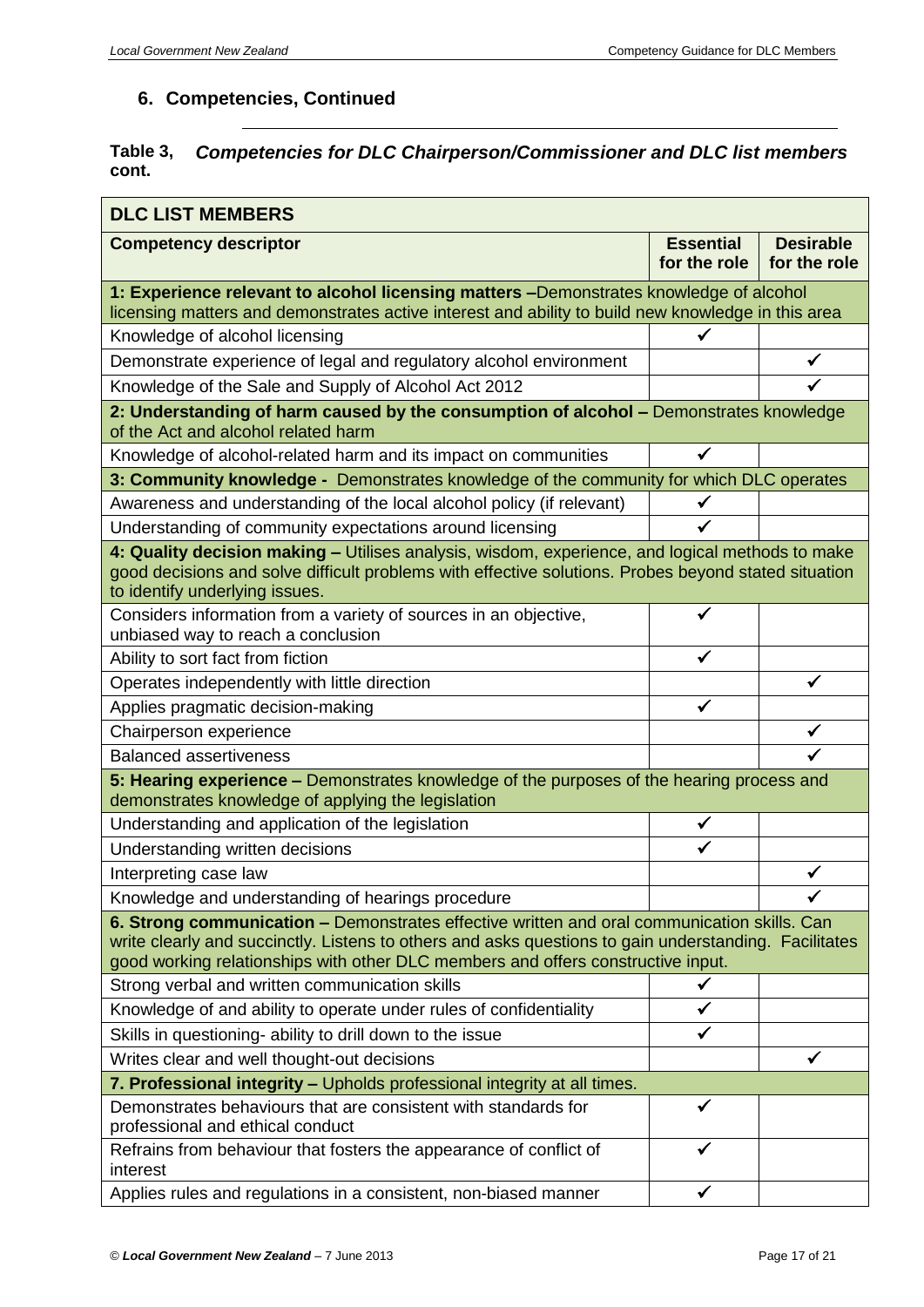#### **Table 3, cont.** *Competencies for DLC Chairperson/Commissioner and DLC list members*

| SUMMARY FOR BOTH CHAIRPERSON/COMMISSIONER (C) & DLC LIST MEMBERS (DLC)                                                                                                                                                                                                                   |                                  |                                  |  |  |
|------------------------------------------------------------------------------------------------------------------------------------------------------------------------------------------------------------------------------------------------------------------------------------------|----------------------------------|----------------------------------|--|--|
| <b>Competency descriptor</b>                                                                                                                                                                                                                                                             | <b>Essential</b><br>for the role | <b>Desirable</b><br>for the role |  |  |
| 1: Experience relevant to alcohol licensing matters -Demonstrates knowledge of alcohol<br>licensing matters and demonstrates active interest and ability to build new knowledge in this area                                                                                             |                                  |                                  |  |  |
| Knowledge of alcohol licensing                                                                                                                                                                                                                                                           | <b>DLC</b>                       | C                                |  |  |
| Demonstrate experience of legal and regulatory alcohol environment                                                                                                                                                                                                                       | C                                | <b>DLC</b>                       |  |  |
| Knowledge of the Sale and Supply of Alcohol Act 2012                                                                                                                                                                                                                                     | C                                | <b>DLC</b>                       |  |  |
| 2: Understanding of harm caused by the consumption of alcohol - Demonstrates knowledge<br>of the Act and alcohol related harm                                                                                                                                                            |                                  |                                  |  |  |
| Knowledge of alcohol-related harm and its impact on communities                                                                                                                                                                                                                          | <b>DLC</b>                       | C                                |  |  |
| 3: Community knowledge - Demonstrates knowledge of the community for which DLC operates                                                                                                                                                                                                  |                                  |                                  |  |  |
| Awareness and understanding of the local alcohol policy (if relevant)                                                                                                                                                                                                                    | C/DLC                            |                                  |  |  |
| Understanding of community expectations around licensing                                                                                                                                                                                                                                 | <b>DLC</b>                       | C                                |  |  |
| 4: Quality decision making - Utilises analysis, wisdom, experience, and logical methods to make<br>good decisions and solve difficult problems with effective solutions. Probes beyond stated situation<br>to identify underlying issues.                                                |                                  |                                  |  |  |
| Considers information from a variety of sources in an objective,<br>unbiased way to reach a conclusion                                                                                                                                                                                   | C / DLC                          |                                  |  |  |
| Ability to sort fact from fiction                                                                                                                                                                                                                                                        | C / DLC                          |                                  |  |  |
| Operates independently with little direction                                                                                                                                                                                                                                             | $\mathbf C$                      | <b>DLC</b>                       |  |  |
| Applies pragmatic decision-making                                                                                                                                                                                                                                                        | C / DLC                          |                                  |  |  |
| Chairperson experience                                                                                                                                                                                                                                                                   | C                                | <b>DLC</b>                       |  |  |
| <b>Balanced assertiveness</b>                                                                                                                                                                                                                                                            | C                                | <b>DLC</b>                       |  |  |
| 5: Hearing experience - Demonstrates knowledge of the purposes of the hearing process and<br>demonstrates knowledge of applying the legislation                                                                                                                                          |                                  |                                  |  |  |
| Understanding and application of the legislation                                                                                                                                                                                                                                         | C / DLC                          |                                  |  |  |
| Understanding written decisions                                                                                                                                                                                                                                                          | C / DLC                          |                                  |  |  |
| Interpreting case law                                                                                                                                                                                                                                                                    | С                                | <b>DLC</b>                       |  |  |
| Knowledge and understanding of hearings procedure                                                                                                                                                                                                                                        | C                                | <b>DLC</b>                       |  |  |
| 6. Strong communication - Demonstrates effective written and oral communication skills. Can<br>write clearly and succinctly. Listens to others and asks questions to gain understanding. Facilitates<br>good working relationships with other DLC members and offers constructive input. |                                  |                                  |  |  |
| Strong verbal and written communication skills                                                                                                                                                                                                                                           | C / DLC                          |                                  |  |  |
| Knowledge of and ability to operate under rules of confidentiality                                                                                                                                                                                                                       | C / DLC                          |                                  |  |  |
| Skills in questioning- ability to drill down to the issue                                                                                                                                                                                                                                | C / DLC                          |                                  |  |  |
| Writes clear and well thought-out decisions                                                                                                                                                                                                                                              | C                                | <b>DLC</b>                       |  |  |
| 7. Professional integrity - Upholds professional integrity at all times.                                                                                                                                                                                                                 |                                  |                                  |  |  |
| Demonstrates behaviours that are consistent with standards for<br>professional and ethical conduct                                                                                                                                                                                       | C / DLC                          |                                  |  |  |
| Refrains from behaviour that fosters the appearance of conflict of<br>interest                                                                                                                                                                                                           | C / DLC                          |                                  |  |  |
| Applies rules and regulations in a consistent, non-biased manner                                                                                                                                                                                                                         | C / DLC                          |                                  |  |  |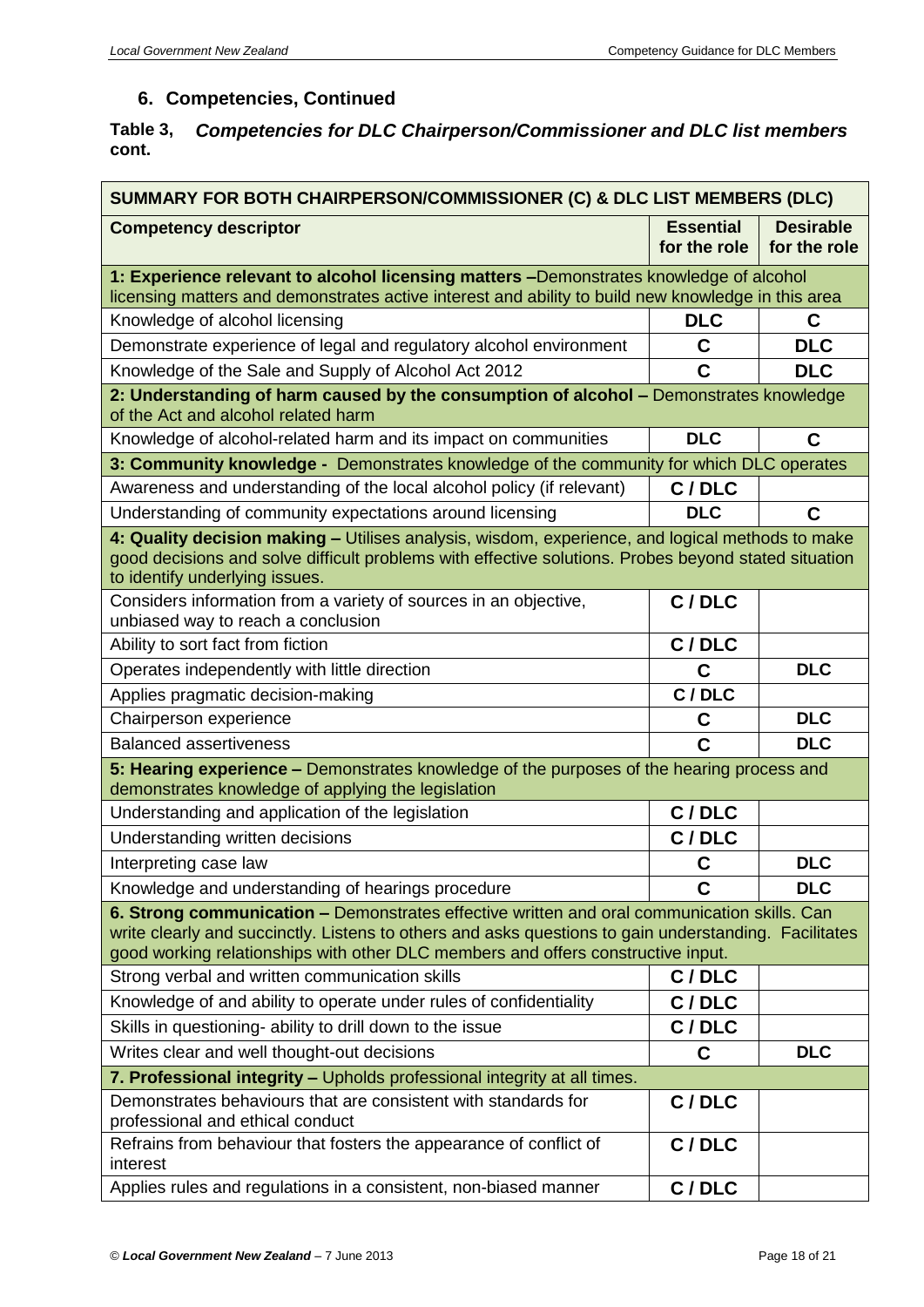#### **Key relationships The key relationships that all DLC members must effectively maintain and manage include:**

#### *Internal Relationships*

- Territorial authority staff members including democracy staff, legal team
- DLC Secretary

#### *External Relationships*

- Police
- Licence inspector
- Medical Officers of Health
- ARLA representatives.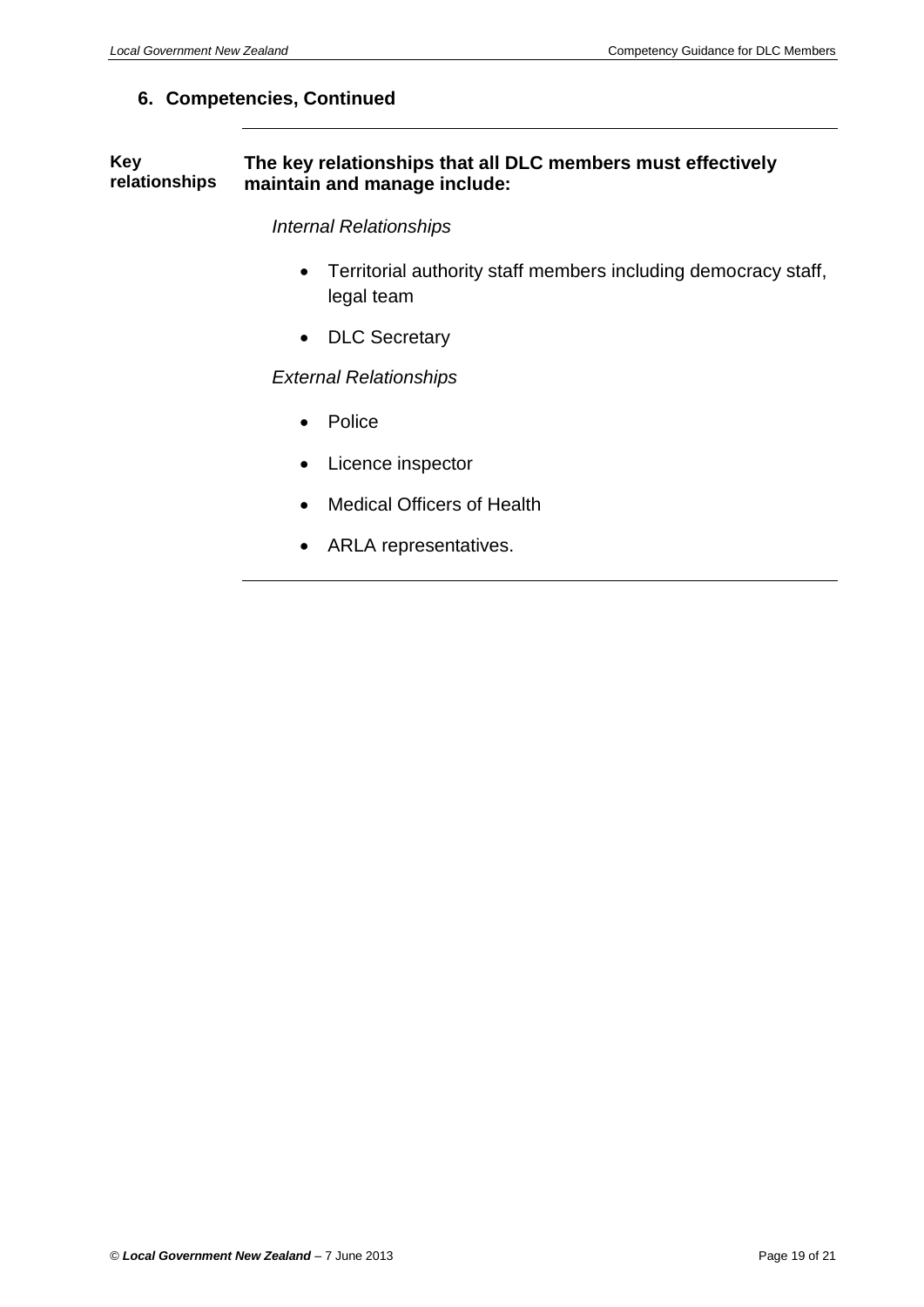#### <span id="page-19-0"></span>**7. Resourcing Requirements**

Table 4 (below) provides a suggested percentage split of the types of applications that a territorial authority may receive. This split is based on a large city council and may need to be adjusted according to each territorial authority's situation and expectations. This process may be a useful starting point for a territorial authority to assess the numbers for each type of application.

The table also provides indicative sitting times for the different types of applications. This information is provided by the Ministry of Justice and is based on figures provided by 15 representative councils. The following assumptions have been made for the calculation of the estimated sitting times:

#### *Unopposed applications:*

- It is expected that unopposed applications will generally be considered 'on the papers' (that is without a hearing) and, in many cases, will be decided by the chairperson of the DLC on their own.
- Special licences are assumed to take as long as unopposed manager's certificates and be considered by the DLC chairperson alone.

#### *Opposed applications:*

- Considering opposed applications is more time-consuming than unopposed applications. Opposed applications must be considered by the full DLC and must be considered by way of a public hearing (unless the objector does not require a hearing, the objection is withdrawn, or it is considered vexatious or out of scope).
- Based on prior ARLA experience hearings for opposed licence applications typically take 3-6 hours and hearings of opposed manager's certificates typically take one hour.

Table four (below) brings the assumptions together to create an indicative estimate of the direct costs of DLCs. This does not include the cost of additional council support staff to service the DLC. The fees for DLC members are set according to Cabinet fees framework. The DLC Chairperson is entitled to \$624 per day (\$78 per hour for part days) and other members will receive \$408 per day (\$51 per hour for part days).